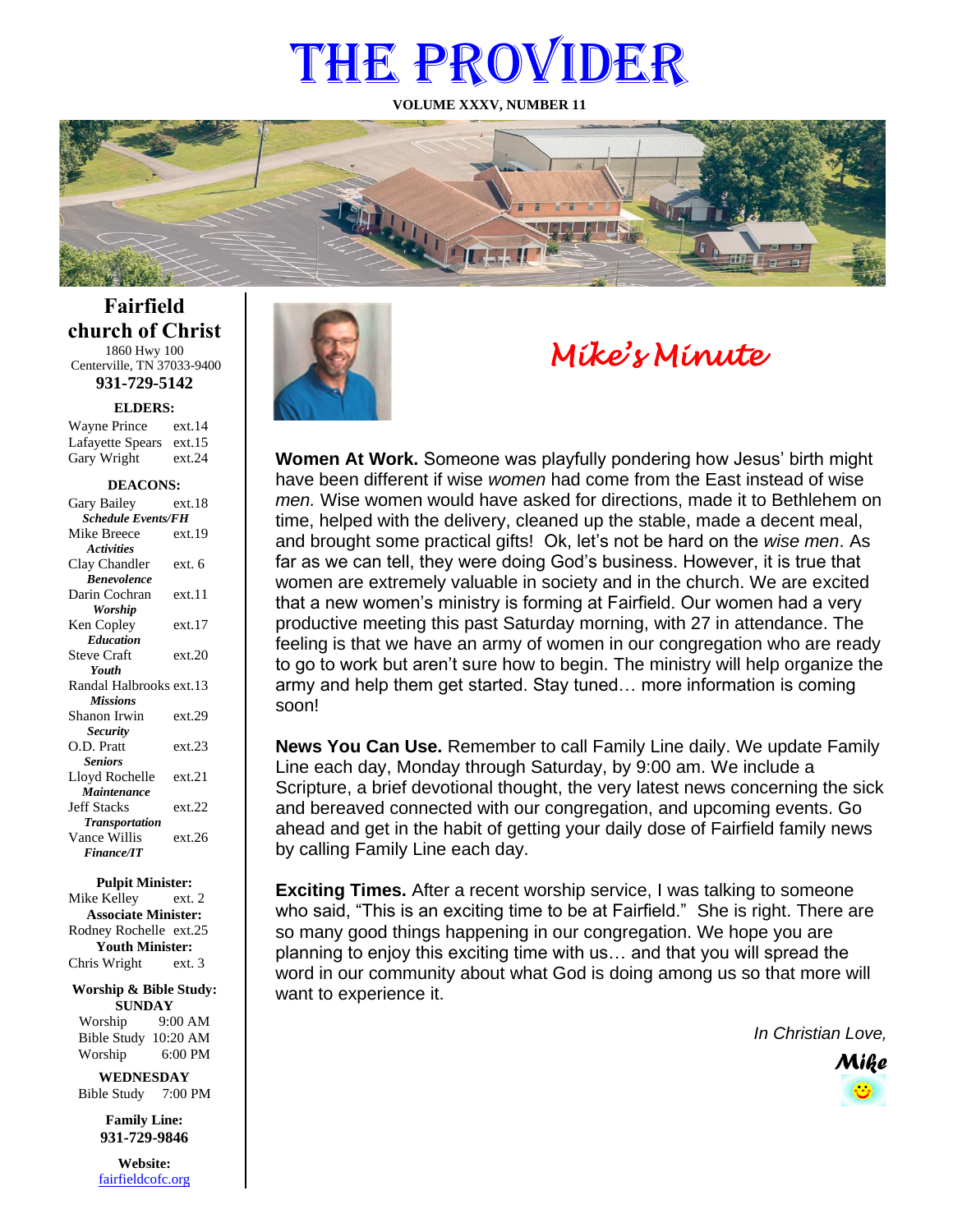

The next Ladies' Craft Night will be Monday, March 14th at 6:00 pm. We will be making Mother's Day cards for a Relay for Life fund raiser.

**Ther** Signup sheets are in both foyers. The next outing for the Golden Agers will be on March 24<sup>th</sup> and will be going to Catfish Kitchen, a favorite of many. The bus will leave at 5:30 pm.

The elders will meet with the deacons on March 27<sup>th</sup> in the fellowship hall at 5:00 pm.

All World Bible School booklets (The Way, God Has Spoken, This is Good News, Knowing Jesus, Born of Water & Spirit, The Family of God, and Live a Life of Love) are down in Rodney's office/junk room in the basement. If interested in reading one take it. If you are handing one of them out, please put a return address so people know where to send it. Thank you for your interest in helping.



Congratulations to **Chelley & Chris Love** on the birth of their first grandbaby last Thursday; his name is **Jaxon Bentley Roberts**.

# A Proverb to Ponder

Now, not all our attenders are members, and not all our members are attenders, but if all our attenders were members, and all our members were attenders…

**filem** THEN…we'd have more trouble menders, more gospel defenders and more true soul winners!

BUT…we'd have fewer people offenders, fewer spiritual hinderers and fewer religious pretenders!

SO…let us all render a more tender surrender to the Commender of a love full of splendor! As we meander on this earth full of sinners, let us engender a life with the Lord at the center.

"Therefore, we also, since we are surrounded by so great a cloud of witnesses, let us lay aside every weight, and the sin which so easily ensnares us. and let us run with endurance the race that is set before us" (Hebrews 12:1).



*Members:* Sherry Breece (Waters of Gallatin Rehab), Gerry Smith, Harry Totty, Dorothy Weatherspoon, Derek Hutchings, Dewayne Victory, Marlin Lawson, June Prince, Helen Shanes, Kenneth Chandler (home), Barbara Chandler (home), Thomas Haskins, Lou Dickens, Paul & Noble Victory, James Coates & Jo Ann Totty.

*Friends & Family:* Christians, missionaries & people in the Ukraine, Vickie Halbrooks (mother of Randal-Centennial hospital), Phillip Halbrooks, Samuel Ray Weather-spoon (Vanderbilt-uncle of Nancy Baker), Kevin Chandler, Denny Quillen (hospital in Nashville), Jo James, Lucille Morphis, J.B. Brown (St. Thomas Midtown), Charlie Shelton, Wanda Gilliam Felts, Cody Crawford, Linda Goad, Doris & Marjorie Claud, Rebeca Mears, David Dansby, Darlene Rounsavall, Greg Zoller, Seth Williams, Elizabeth Dunn, Mike & Nancy Bradley, Kelley Wilson, Glen England, Melvin Roberson, Billie Church, Daniel Spears, Ann Spencer, Thomas Brady, Donald Brady, Rachael Bellis, Doris Elam, Neil Jobe, Donna Gaspard, Evan Boyd, Roman Surra, Rita Stacks, McKinley Moore, Jimmy Jenkins, Ruby Church, Carolyn Nash, Kathy Swinford Coleman, Grayson Gunter, Jimmy George & William Dale Nash.

Isaiah Locke, grandson of Dorothy Noonan, will be deployed to Korea on March 22. Prayers for his safety.

*Life Care:* Francis Qualls, Anthony Stacks, Kenneth Chandler, Lelia Mae Poore, Sue Edney, Hester Moss, Joyce Cayce

*St. Thomas Hickman Nursing Home:* Barbara Beard, Naomi Bailey

*Olive Branch Senior Living, Dickson:* Martha Page



Congratulations to **Chelley & Chris Love** on the birth of their first grandbaby last Thursday; his name is **Jaxon Bentley Roberts**.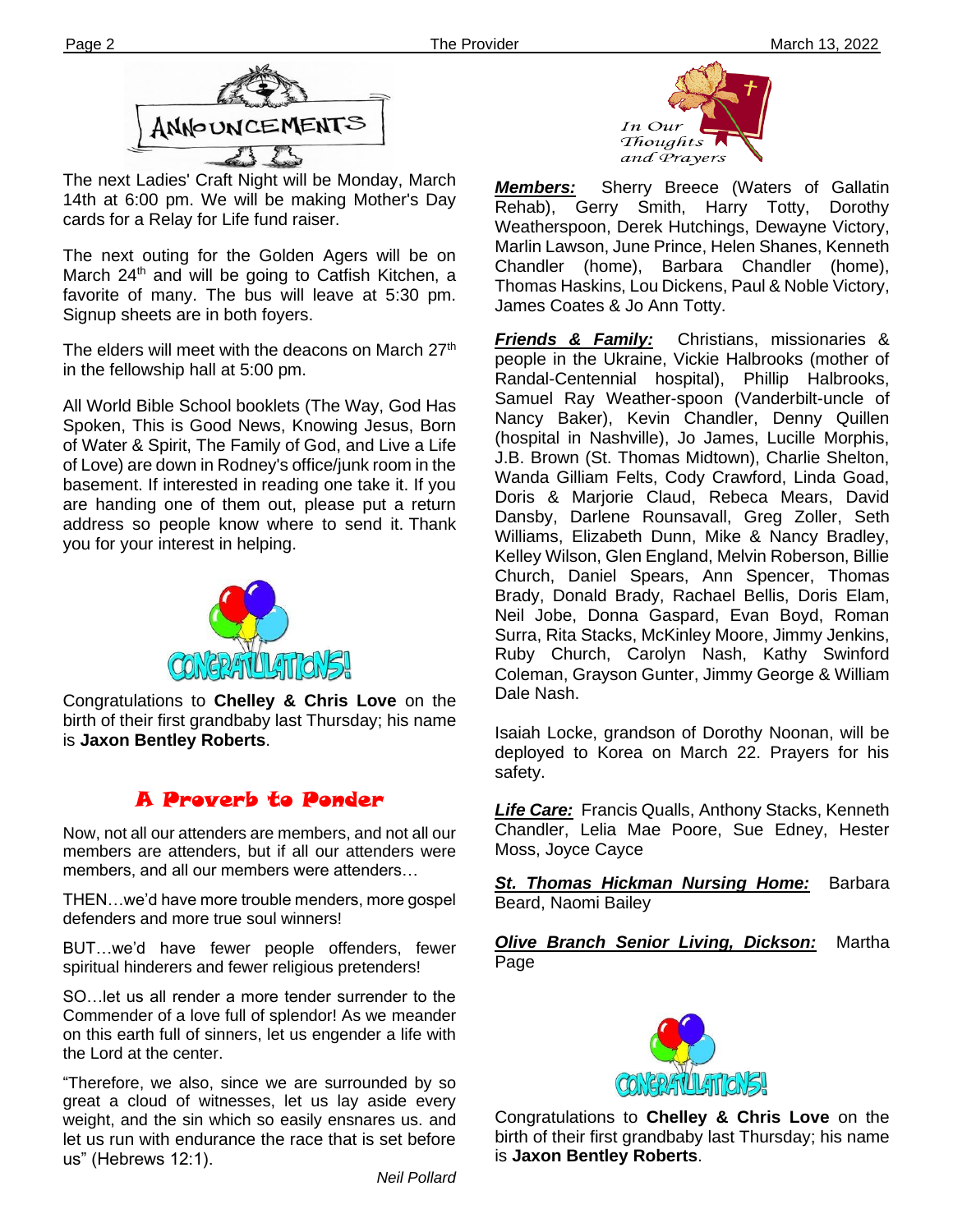

#### **Center Fielders News** "Loving Our Enemies"

 How far does loving our enemies go? What are my words and actions toward someone who abuses or belittles me? What do I say and how do I say it, and do I sincerely mean it? Such questions can make us feel rather uncomfortable, can't they? To truly love those who persecute us, we need to speak well of them in spite of what they do to us.

 Loving those who love us is rather easy, isn't it? But that is not what we are talking about here. Jesus said in Matthew 5:46, "If you love those who love you, what reward will you get? Are not even the tax collectors doing that?" We may have heard this scripture many times, but do we truly live it?

 Jesus' example on the cross was for us to follow. Jesus said, "Father forgive them for they know not what they do" is the way we go about it. Jesus made an intercession to the Father for those who had sinned against Him. Stop and think about that! He was the Son of God in human form and had every reason in earthly logic to retaliate, but didn't. He did just the opposite, He showed ultimate compassion instead!

 When Stephen was stoned, he prayed, "Lord, lay not this sin to their charge. "I have a few trials in my life, and I would like to say I would I do the same as Stephen did, but the power to respond this way must come from Jesus Himself. We all need to pray for such faith because we never know if we might encounter such an occasion as this. My prayer, as the world continues to squeeze us into its mold, is that we may have the endurance to stand fast, no matter what our test might be.

*Obey God and watch Him work,*

*Rodney*

## MEN TO SERVE march 13

#### **SUNDAY MORNING:**

**Song Leader:** Darin Cochran  **Opening Prayer:** Jerrie W Barber **Scripture Reading:** Skyler Irvin  **Scripture: Psalms 9:1-2 Preside Lord's Supper:** Kenneth Jett  **Alternates:** Bobby McCoy, Zack Harvill  **Announcements:** Darin Cochran  **Closing Prayer:** John Irvin **Van Driver:** Jeff Stacks 931-994-7631

#### **SUNDAY EVENING:**

**Announcements:** Mike Batts **Scripture Reading:** Gerry Hinson  **Scripture: Matthew 15:29-31 Song Leader:** Jeff Stacks **Opening Prayer:** Wayne Prince **Lord's Supper:** Gary Basford, Adam Jude **Closing Prayer:** Bobby McCoy **Van Driver:** Jeff Stacks 931-994-7631

#### **WEDNESDAY NIGHT:**

**Announcements:** Mike Batts **Song Leader:** Bobby McCoy **Opening Prayer:** Lafayette Spears **Invitation:** Mike Kelley  **Van Driver:** Chris Love 931-994-7855





Mar 13 - 3<sup>rd</sup>-5<sup>th</sup> grade Devo, during evening service @ FH **Mar 15** - Middle/High School Devo, 6:30-8:30 @ FH **Mar 20** - Puppet show, during evening service, in Lift-Off

# FOR THE RECORD

 **WEEK OF March 6, 2022 MORNING WORSHIP 208 CONTRIBUTION: \$4823 2022 WEEKLY BUDGET \$4167**